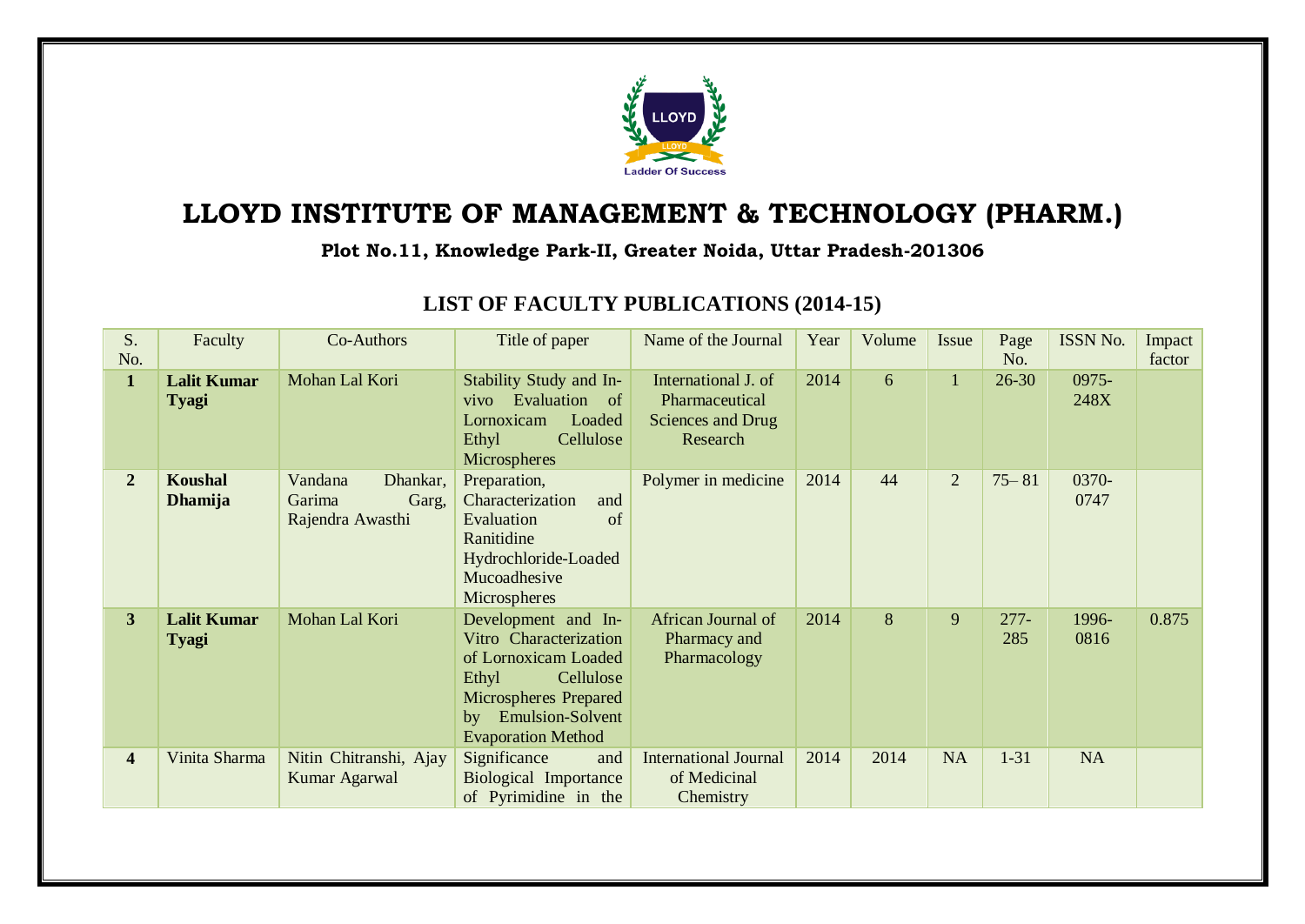|                |                                  |                                                                  | Microbial World                                                                                                                                                           |                                                                      |      |                |                |                 |                  |      |
|----------------|----------------------------------|------------------------------------------------------------------|---------------------------------------------------------------------------------------------------------------------------------------------------------------------------|----------------------------------------------------------------------|------|----------------|----------------|-----------------|------------------|------|
| 5              | Alankar<br>Shrivastava           | Manali<br>Jain,<br>Rakhi<br>Vershney                             | of<br>Determination<br>Doxazosin in Different<br><b>Matrices: A Review</b>                                                                                                | <b>International J</b><br><b>Advanced Chemistry</b>                  | 2014 | $\overline{2}$ | <b>NA</b>      | 109-<br>116     |                  |      |
| 6              | <b>Manish Kumar</b><br>Gupta     | <b>Vandana</b><br>Arora,<br>Vijay Bhalla                         | <b>Ultra</b><br>Performance<br>Liquid<br>Chromatography:<br>$\mathbf{A}$<br>Revolutionized<br>LC<br>Technique                                                             | <b>International Journal</b><br>of Drug Regulatory<br><b>Affairs</b> | 2014 | $\overline{2}$ | 3              | 83-87           | $2321 -$<br>6794 |      |
| $\overline{7}$ | <b>Sonali</b><br><b>Jayronia</b> | Jain,<br>Sanjay<br>Anu<br>Hardenia                               | Emulgel: An Emergent<br>Tool in Topical Drug<br>Delivery                                                                                                                  | International journal<br>of pharmaceutical<br>sciences and research  | 2014 | 5 <sup>5</sup> | 5 <sup>5</sup> | $1653-$<br>1660 | 0975-<br>8232    | 1.83 |
| 8              | <b>Bhardwaj</b><br><b>Aok</b>    | Alam N, Hoda Q,<br>Gupta C                                       | Comparative Study to<br>Check the Efficacy of<br>pH Strip & pH Gloves<br>Detection<br>of<br>for<br>Bacterial Vaginosis in<br>Tertiary<br>$\mathbf{A}$<br>Care<br>Hospital | Int J Pharm Pharm<br>Sci                                             | 2015 | $\overline{7}$ | $\overline{7}$ | 187-<br>189     |                  |      |
| 9              | Shekhar<br><b>Sharma</b>         | Diwan,<br>Rupali<br>A.<br>Kalra                                  | Pharma<br>Changing<br>Scenario from Novel<br>to Nanodrug Delivery<br>System                                                                                               |                                                                      | 2014 | 3              | $\overline{2}$ |                 |                  |      |
| <b>10</b>      | Rastogi<br>Sameer                | <b>Vandana</b><br>Arora,<br>Vijay Bhalla                         | Microwave-assisted<br><b>Efficient Synthesis and</b><br>Antifungal Evaluation<br>of<br>Quinoxaline<br>Derivatives                                                         | Indian Journal of<br><b>Drugs</b>                                    | 2014 | $\overline{2}$ | $\overline{2}$ | 49-55           |                  | 0.5  |
| 11             | Siddiqui A. W.                   | Mohd.Ali, Kamran J.<br>Naquvi, Shahnaz S.<br>Husain              | New flavanones from<br>the seeds of Rumex<br>vesicarius L.                                                                                                                | <b>Natural Products: an</b><br><b>Indian Journal</b>                 | 2014 | 10             | 6              | $1-6$           | 0974-<br>7508    | 0.78 |
| 12             | Shekhar<br>Sharma                | Kalra,<br>Rupali<br>Anupama Diwan, R.S.<br>Mullik, K.R Mahadik., | Development<br>$\&$<br>Characterization<br>of<br>Soyalecithin                                                                                                             | <b>International Journal</b><br>of Innovations in<br>Pharmaceutical  | 2014 | $\overline{3}$ | $\overline{3}$ |                 |                  |      |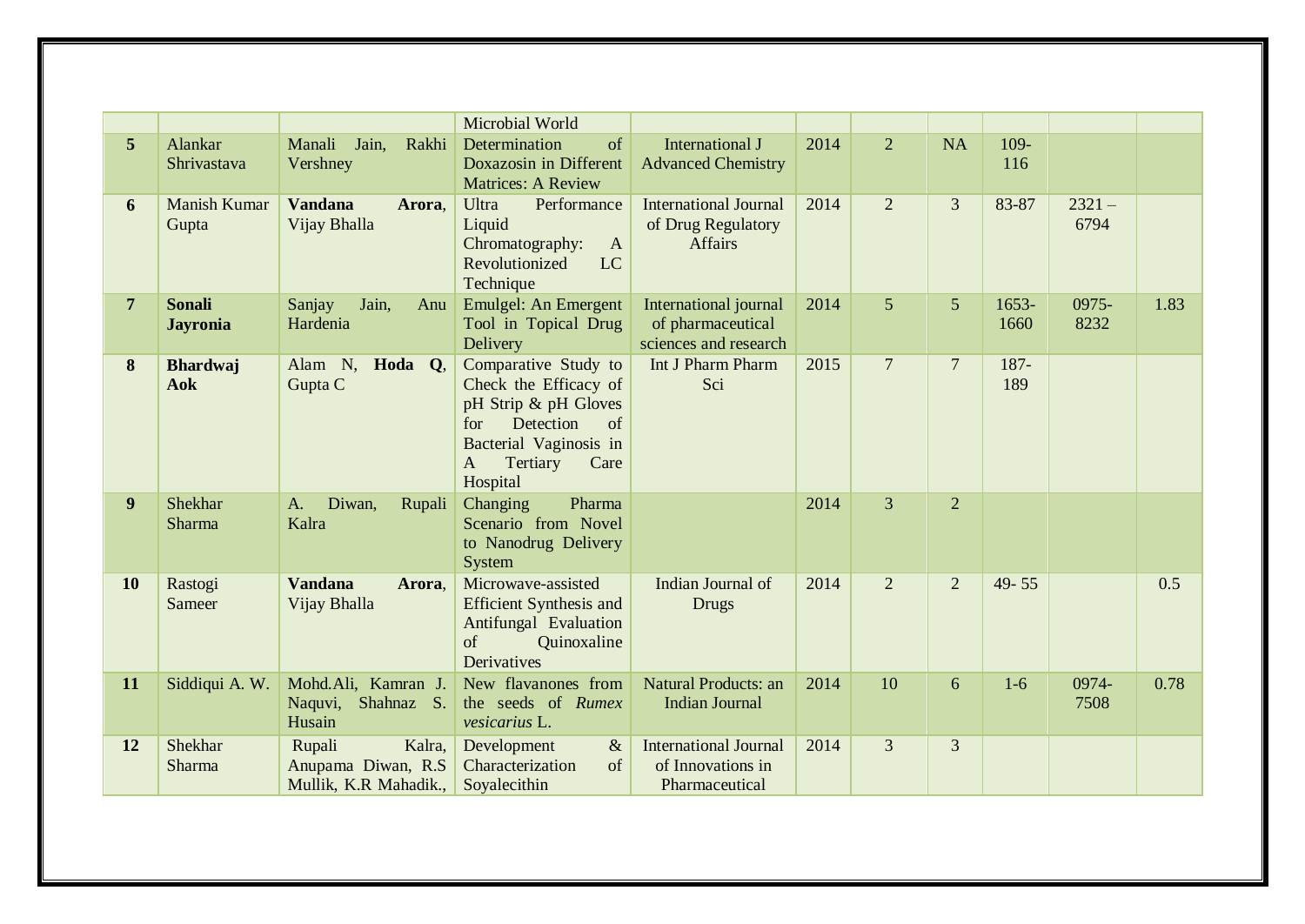|    |                                  | A. R. Paradkar                                                                                          | Microemulsion gel as<br>Vehicle<br>for<br>Transdermal Delivery<br>of Aceclofenac                                                   | Sciences                                                                            |      |                |                |                  |                  |       |
|----|----------------------------------|---------------------------------------------------------------------------------------------------------|------------------------------------------------------------------------------------------------------------------------------------|-------------------------------------------------------------------------------------|------|----------------|----------------|------------------|------------------|-------|
| 13 | Mojahidul<br>Islam               | A. Aljaiyash Mariam<br>H. Gonaid<br>and A.<br>Chaouch                                                   | Antibacterial<br>and<br>cytotoxic activities of<br>Libyan<br>some<br>medicinal plants                                              | J. Nat. Prod. Plant<br>Resour                                                       | 2014 | $\overline{4}$ | $\overline{2}$ | $43 - 51$        |                  |       |
| 14 | Dr. Manish<br><b>Kumar Gupta</b> | Harbinder Singh, Sahil<br>Sharma, Ritu Ojha,<br>Kunal Nepali, P. M. S.<br>Bedi                          | Synthesis<br>and<br>of<br>evaluation<br>naphthoflavones as a<br>of<br>new class<br>non<br>purine<br>xanthine<br>oxidase inhibitors | Bioorganic &<br><b>Medicinal Chemistry</b><br>Letters                               | 2014 | 24             | 17             | 4192-<br>4197    |                  | 2.454 |
| 15 | Deepika Saini                    | Ajay Kumar, Deepika<br>Paliwal,<br>Aman<br>Thakur,<br>Shilpy<br>Dhirender<br>Agarwal,<br><b>Kaushik</b> | Comprehensive<br>$\mathbf{A}$<br>Review on Synthetic<br>approach<br>for<br>antimalarial agents                                     | European Journal of<br><b>Medicinal Chemistry</b>                                   | 2014 | 85             |                | $147 -$<br>178   | $0223 -$<br>5234 | 3.447 |
| 16 | Siddiqui, A.<br>W.               | Arora V, Rastogi S,<br>Gupta M, Bhalla V                                                                | Pharmaceutical<br>applications of nano-<br>niosomes<br>in<br>drug,<br>vaccine<br>and<br>gene<br>delivery                           | <b>International Journal</b><br>of Pharmaceutical<br>Sciences and<br>Nanotechnology | 2014 | $\overline{7}$ | $\overline{4}$ | $2603 -$<br>2611 | 0974-<br>3278    |       |
| 17 | Rastogi<br>Sameer                | <b>Vandana</b><br>Arora,<br>Vijay Bhalla, Poonam<br>Kesarwani                                           | Solubility<br>enhancement of poorly<br>water soluble drugs: A<br>Review                                                            | <b>International Journal</b><br>of Pharmaceutical<br>Science and<br>Research        | 2014 | $\overline{5}$ | 6              | 3123-<br>3127    |                  | 2.75  |
| 18 | Dr. Manish<br><b>Kumar Gupta</b> | Subhajit<br>Roy,<br>Ravindra K. Rawal                                                                   | MFA based 3D-QSAR<br>study on Isocytosine<br>Derivative as Xanthine<br>oxidase inhibitor                                           | J. Eng. Sci. Manage.<br>Educ.                                                       | 2014 | $\overline{7}$ | 3              | $208 -$<br>214   |                  |       |
| 19 | Dr. Manish<br>Kumar Gupta        | Sahil<br>Sharma,<br>Charanjit<br>Kaur,                                                                  | Chalcone<br>based<br>azacarboline analogues                                                                                        | European Journal of<br><b>Medicinal Chemistry</b>                                   | 2014 | 85             | <b>NA</b>      | 648-<br>660      |                  |       |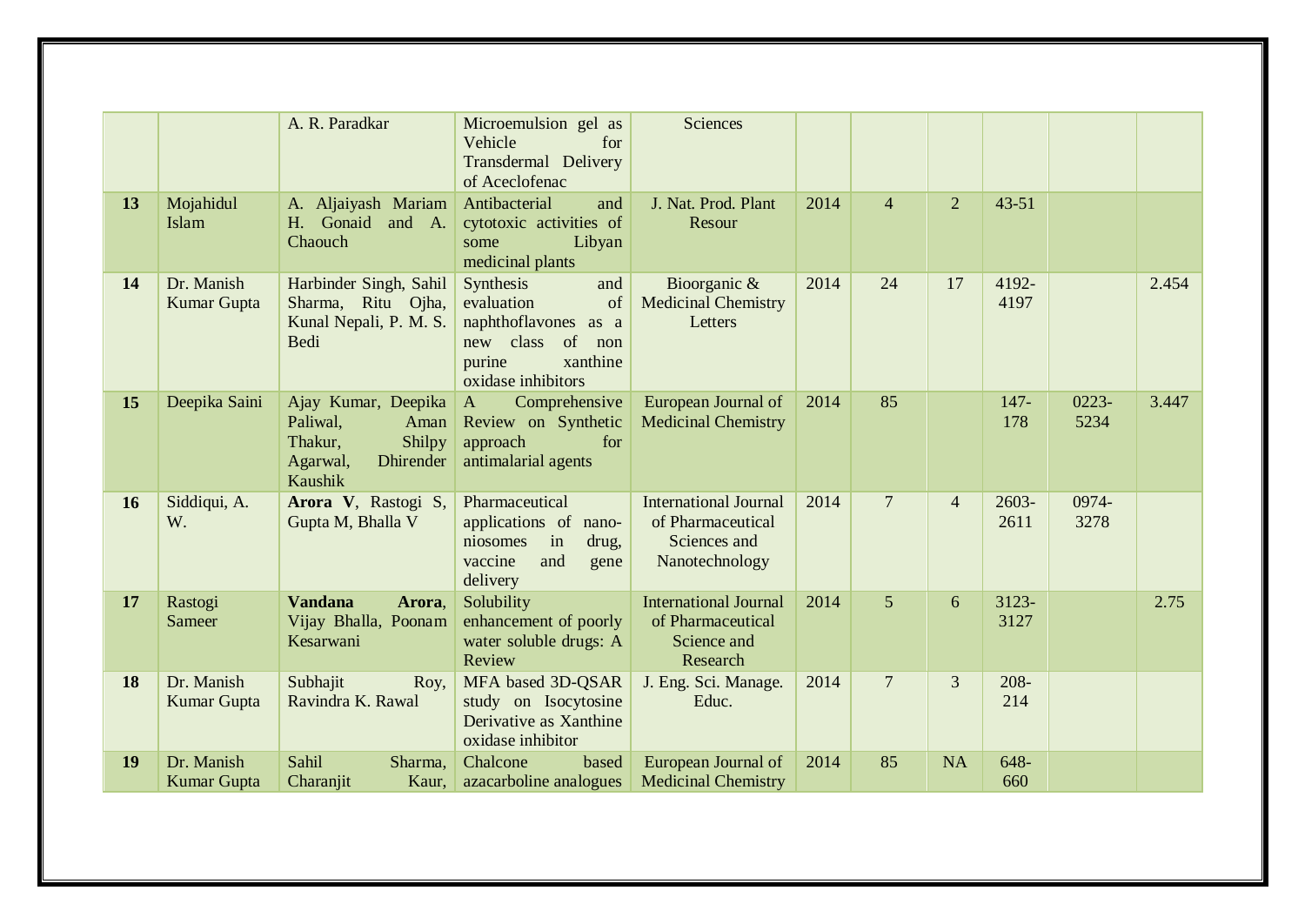|    |                                  | Abhishek<br>Budhiraja,<br>Kunal Nepali, A.K.<br>Saxena, P.M.S. Bedi | antitubulin<br>as novel<br>Design,<br>agents:<br>synthesis,<br>biological<br>evaluation<br>and<br>modelling<br>molecular<br>studies                                                                   |                                                                  |      |                |                |                |               |       |
|----|----------------------------------|---------------------------------------------------------------------|-------------------------------------------------------------------------------------------------------------------------------------------------------------------------------------------------------|------------------------------------------------------------------|------|----------------|----------------|----------------|---------------|-------|
| 20 | Siddiqui, A.<br>W.               | <b>Vanadana</b><br><b>Arora</b><br>Sethi, Govind Mohan              | Development<br>and<br>validation of HPTLC<br>densitometric method<br>estimation<br>of<br>for<br>Famciclovir in plasma                                                                                 | Asian Journal of<br>Pharmaceutical<br>Technology &<br>Innovation | 2014 | 2              | $\overline{7}$ | 32-37          | 2347-<br>8810 |       |
| 21 | Deepika Saini                    | Priti<br>Girotra,<br>Shailendra<br>Kumar<br>Singh                   | Disentangling<br>the<br>intricacies of migraine:<br>A review                                                                                                                                          | CNS & Neurological<br>Disorders-Drug<br><b>Targets</b>           | 2014 | 13             | 5              | $776-$<br>791  | 1871-<br>5273 | 2.599 |
| 22 | <b>Bhardwaj</b><br><b>Alok</b>   | Alam N, Hoda Q, Giri<br>A, Khan A. D                                | To<br>evaluate<br>the<br>prescribing pattern of<br>of<br>different<br>types<br>chronic headache in a<br>tertiary care hospital                                                                        | Am. J. PharmTech<br>Res.                                         | 2014 | $\overline{4}$ | 5              | $366 -$<br>376 |               |       |
| 23 | Ravin<br>Mr.<br>Kumar            | C. S. Yadav                                                         | Concept Description<br>Hand<br>Gesture<br>of<br>Recognition<br>using<br><b>Indian Sign Language</b>                                                                                                   | Global Journal of<br>Networks and<br>Techniques                  | 2015 | $\mathbf{1}$   | $\mathbf{1}$   | $23 - 35$      |               |       |
| 24 | Rastogi<br>Sameer                | <b>Vandana</b><br>Arora,<br>Vijay Bhalla                            | Synthesis<br>and<br>Antimicrobial Activity<br>of<br>$N-$<br>Substitutedaryl/Alkyli<br>Hydrazino<br>dene<br>Methyl<br>Carbonyl<br>Derivative of 2, 3-<br>Dihydro- $3$ -Oxo-1,<br>$4-$<br>Benzothiazine | Indian Journal of<br><b>Drugs</b>                                | 2014 | $\overline{2}$ | 3              | $127 -$<br>131 |               | 0.5   |
| 25 | Dr. Manish<br><b>Kumar Gupta</b> | Rinnie, Vikas Gaba,<br>Ketki Rani, Shilpa                           | QSAR study on 4-<br>alkynyldihydrocinnam<br>ic acid analogs as free                                                                                                                                   | Arabian Journal of<br>Chemistry                                  | 2014 |                |                |                |               |       |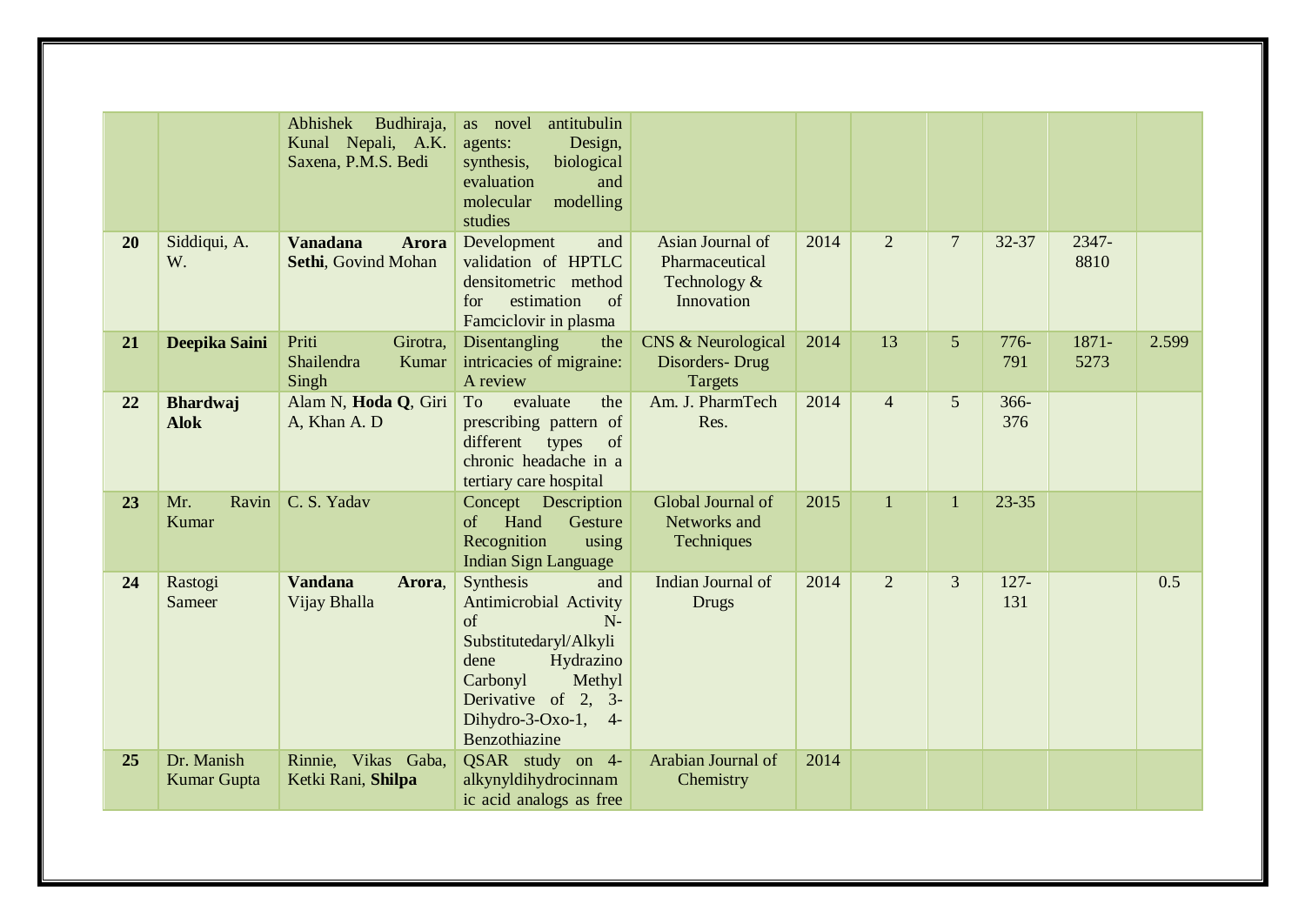| 26 | <b>Atinderpal</b>                | <b>NA</b>                                                                                | fatty acid receptor 1<br>agonists<br>and<br>antidiabetic<br>agents:<br>Rationales to improve<br>activity<br>Current Existence of                             | PharmAspire: Dec.                                                                  | 2014 |                |                |                |                           |                |
|----|----------------------------------|------------------------------------------------------------------------------------------|--------------------------------------------------------------------------------------------------------------------------------------------------------------|------------------------------------------------------------------------------------|------|----------------|----------------|----------------|---------------------------|----------------|
|    | Kaur                             |                                                                                          | Cardiac<br>Ischemic<br>Preconditioning<br>In<br><b>Various</b><br><b>Disease</b><br>Conditions                                                               |                                                                                    |      |                |                |                |                           |                |
| 27 | <b>Preeti Maan</b>               | Kuldeep<br>Deepika,<br>Singh Yadav, Sanjana<br>Bhatia and Narayan<br><b>Prasad Yadav</b> | Exploration<br>of anti-<br>inflammatory activity<br>of turmeric and onion<br>combination<br>$\Omega$<br>phorbol ester induced<br>ear inflammation in<br>mice | <b>ANNALS OF</b><br><b>PHYTOMEDICINE</b>                                           | 2014 | $\overline{3}$ | $\overline{2}$ | 50-54          |                           |                |
| 28 | Rastogi<br>Sameer                | <b>Vandana</b><br>Arora,<br>Vijay Bhalla, Poonam<br>Kesarwani                            | Modeling of CNS drug<br>based on blood brain-<br>barrier for improving<br>transportation<br>Review                                                           | <b>IJPRD</b>                                                                       | 2014 | 6              | $\overline{4}$ | $147 -$<br>166 |                           | $\overline{2}$ |
| 29 | Rastogi<br>Sameer                | <b>Vandana</b><br>Arora.<br>Vijay Bhalla, Abdul<br>W. Siddiqui, Manish<br>Gupta          | Pharmaceutical<br>Applications of Nano-<br>Niosomes in Drug,<br>and<br>Gene<br>Vaccine<br>Delivery                                                           | <b>International Journal</b><br>of Pharmaceutical<br>Science and<br>Nanotechnology | 2014 | $\overline{7}$ | $\overline{4}$ |                |                           | 0.75           |
| 30 | <b>Sonali</b><br><b>Jayronia</b> | Anu Hardenia, Sanjay<br>Jain                                                             | Carbon Nanotube - A<br>Burgeoning Field in<br>Nanotechnology                                                                                                 | World journal of<br>pharmaceutical<br>research                                     | 2014 | 3              | $\mathbf{1}$   | $295 -$<br>310 | $2277-$<br>7105           | 0.5            |
| 31 | Dr. Shilpa<br>Pahwa              | Mazumder<br>$R_{\cdot}$<br>Bhattacharya S                                                | Isolation of coumarin<br>compound<br>from the<br>of<br><b>bark</b><br>Bauhinia<br>purpurea                                                                   | <b>International Journal</b><br>of Pharmaceutical<br>Sciences and<br>Research      | 2015 | 6              | $\mathbf{1}$   | 1000-<br>1006  | E-ISSN:<br>0975-<br>8232; | 0.59           |